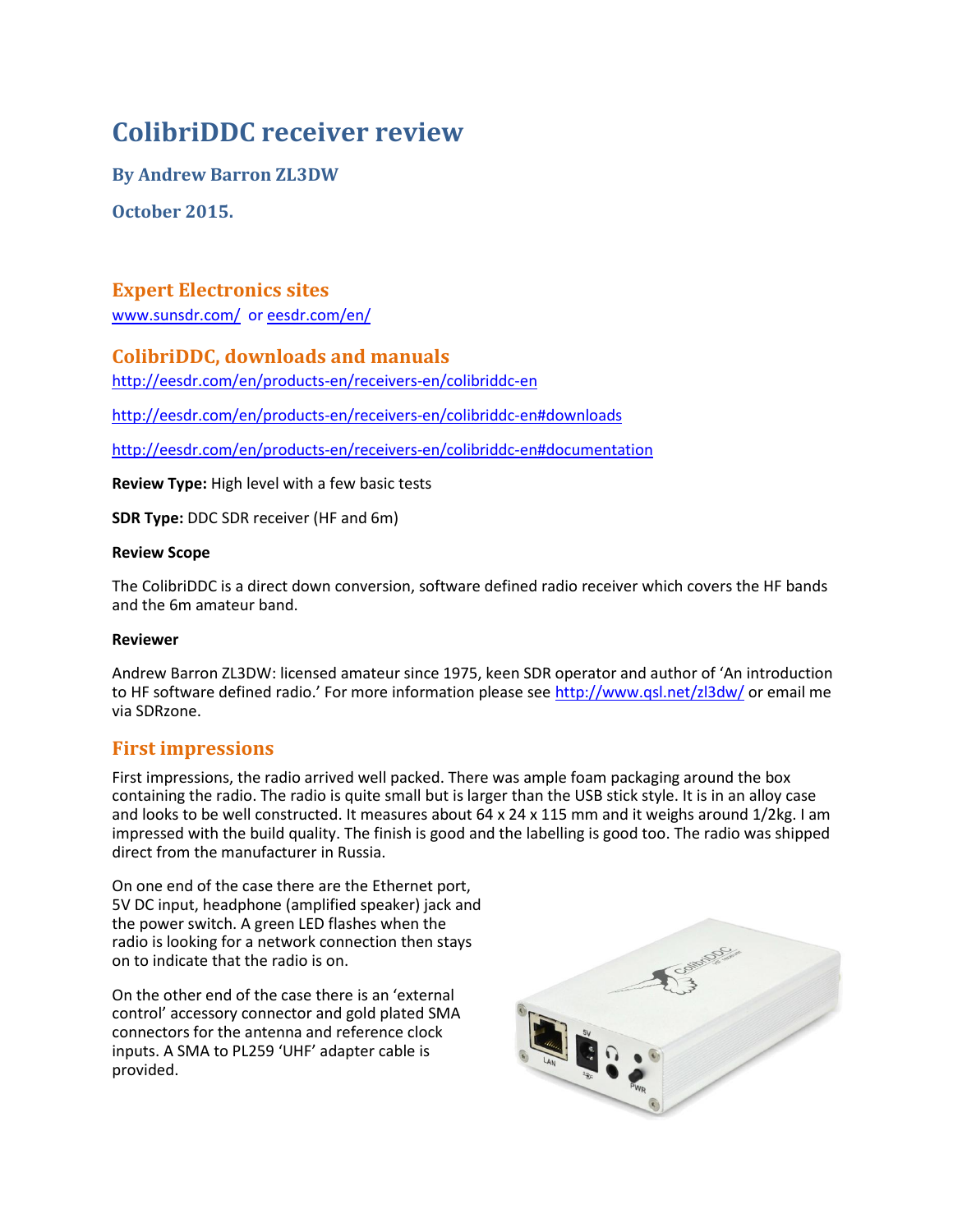# **What's in the box?**

Inside the box there was the radio, a 5V DC plug pack, an Ethernet cable, and a PL259 female to SMA adapter cable. I thought that it was a nice detail that all connectors had protective caps on them.

There was also a CD containing the Expert2 SDR software and documentation. If you want to look at the manuals and software before buying the radio, you can download the manuals and the latest software release from the website above. CW skimmer server and an ExtIO.dll file are available for free download as well. Extio.dll allows the radio to be used with other SDR software such as SDR#, WinRad, HDSDR, or Studio1.



# **The ExpertSDR2 software**

This review is necessarily a review of both the ColibriDDC receiver and the bundled ExpertSDR2 software which supports the whole SunSDR range. The version for the ColibriDDC receiver is similar to the version used by the SunSDR2 pro transceiver.

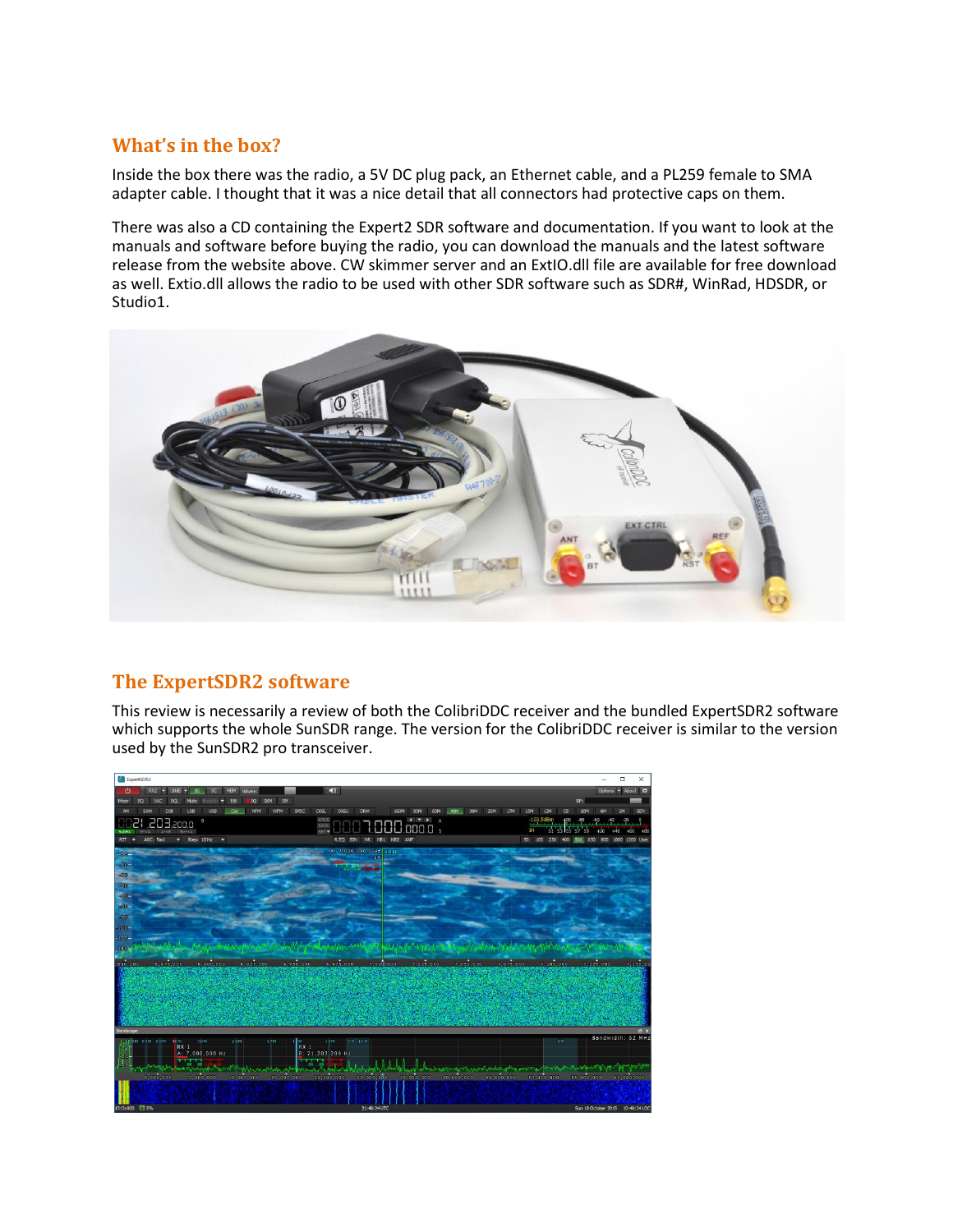I like the ExpertSDR2 software, it looks good and it works well. It has most of the features that you would want from an HF SDR receiver package such as; two panadapters, each with two VFOs, wideband scope, zoomable panadapters, noise filters and blankers, an auto notch filter etc. The S meter shows the level of the received signal in both S points and dBm.

As you can see from the photo you are able to change the background image to any photo that you like. It is best if you choose a dark photo so that the spectrum shows clearly on top. You are able to change the colours and transparency of the spectrum, waterfall and background grid as well.

The second receiver, wideband spectrum and waterfall, equaliser, alternate S meter, and mixer can all be used while docked to the main window or in a floating window of their own. You can place these windows on a second monitor if you are using one. I think that it is the first time that I have seen a waterfall on the wideband display as well as on the panadapters. There is a second larger S meter which can be placed in a separate window. It is designed to look like a traditional panel meter rather than the flat bar scale meter at the top right of the console. The meter displays both S points and the signal strength in dBm.

You can set the program to use either Russian or English for the menu settings although most of the buttons don't change, resulting in a mix of Russian and English text on the Russian setting. It is all English on the English setting.

The program can automatically launch other applications when it starts. This could be your favourite digital mode program, rotator controller, propagation, or logging program. Or all of them! You can start up to 10 other applications.

### **Making it go**

Unlike the SunSDR2 pro transceiver, the ColibriDDC receiver does use DHCP addressing. The software found the radio on the network with no problems and the radio worked immediately. Rather than use the software on the CD, I downloaded it from the manufacturer's web site. But it turned out that the version on the CD was the latest release anyway. I had no problem at all downloading and installing the ExpertSDR2 program. The first time you start the program it may automatically update the radio firmware. It only takes a few seconds.

# **Using the radio**

The ColibriDDC supports sample rates of 39.0625, 78.125, 156.250 and 312.500 ksps resulting in maximum panadapter spans of around 39, 78, 156 and 312 kHz respectively.

The specifications say that the radio can work from 10 kHz to 55 MHz so it covers shortwave and the amateur radio HF and 6m bands. However I found that the radio actually works well up to around 62.4 MHz. This is consistent with its 125 MHz ADC sampling frequency.

Using the two VFOs and two panadapters (receivers) you can listen to two frequencies on two different bands at the same time, four VFOs in all. The VFOA audio from each receiver can be moved using the mixer controls to one side of the stereo audio output while the VFOB audio is shifted to the other audio channel. You are unlikely to want to listen to four frequencies at the same time, but the feature is handy if you want to listen to a DX station and the pileup of calling stations at the same time, or to listen out for a station on one band while listening to a station on another. You can monitor CW on two bands using Skimmer or digital modes using the virtual audio cable capability. Each receiver has its own CAT control and separate VAC settings.

If you do want to use the under sampling mode to receive VHF or UHF channels you are able to switch off the 55 MHz anti-alias low pass filter and replace it with an external band pass filter. The radio has an input for an external 10 MHz reference signal which could be useful at higher frequencies.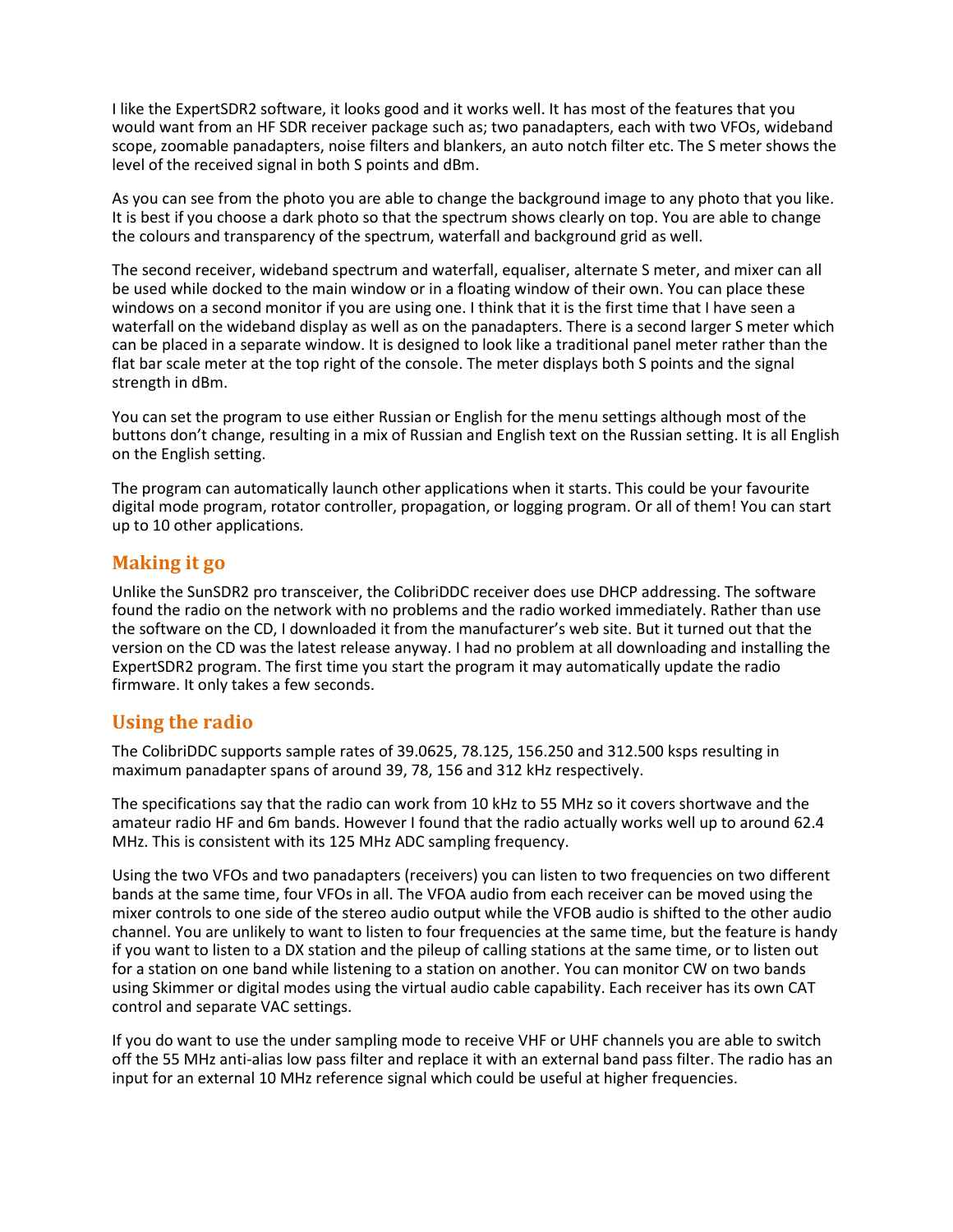The ExpertSDR2 software supports the Kenwood TS-480 CAT commands which makes it compatible with most digital mode programs.

#### **Panadapters**

On the 39 ksps sample rate the panadapter can be zoomed from 39 kHz down to a span of 1.2 KHz. On the 312 ksps sample rate the span ranges from 312 kHz to 10 kHz. I quite like how you change frequencies on the panadapter. If you right click and hold, you can drag the frequency up and down but the receiver stays in the same place on the screen. Alternatively if you right click the shaded receiver part of the panadapter you can drag the receiver and the panadapter frequency at the same time. This is useful if you want to stay listening to the same frequency but look further up or down the band. Of course you can also change the numbers on the frequency display and the mouse wheel fine tunes the frequency in pre-set steps.

You can have two panadapters operating on the same or on different bands. Each panadapter can have two VFOs (receivers) and you can hear the audio from both VFOs at the same time.

The ColibriDDC does not include any band specific filters, but it does have a 55 MHz anti alias low pass filter (LPF). Unlike the ANAN transceiver, you can switch the LPF out of circuit which allows the receiver to deliberately receive signals above the 62.5 MHz Nyquist bandwidth. It is recommended that you provide your own bandpass filter in front of the antenna port if you are intending to use the receiver in this way. I was easily able to tune and listen to FM broadcast stations with the filter switched out of circuit. Unfortunately the filter performance is not good enough to completely eliminate these aliased signals of the FM stations when the filter is in circuit, but more about that later. With suitable external bandpass filters you can use the radio as high as 900 MHz.

The wideband scope displays from about 26 kHz up to 62 MHz with the ham bands and the HF CB band highlighted. Unusually the wideband scope has its own waterfall display. Another unique feature is that the wideband scope can be zoomed to show the band or bands of interest. I thought that this was a good feature. You could restrict the wideband scope to only show the activity on 10-15-20, or just 40 and 80. The wideband scope runs docked or in a separate window which can be moved away from the SDR console and even onto another monitor if you have an expanded desktop.

### **Memories and other displayed items**

The 'quick memory' automatically remembers the last 16 frequencies. There is a memory bank as well which you can tag with a description for each frequency entered. The main console shows the window size in pixels, cpu loading, day and date, local and UTC time. The S meter shows the received signal strength within the receiver passband, in S points and in dBm.

The Panadapter shows the ham and CB bands and you can optionally display an S meter as well. This means that each VFO can have an independent S meter. The wideband scope also indicates the each VFO frequencies and they can all have their own S meter as well. There are optional 'EiBi' markers to show the spot frequencies of many shortwave broadcast stations.

#### **Performance**

The received spectrum is very flat with the displayed panadapter noise floor around -130 dBm. With the 20 dB attenuator switched into circuit the noise floor is around -110 dBm. I did notice a spur at 30 MHz and another at 31.250 MHz. Neither is in a band segment of much interest so they shouldn't cause any problems. These two spurs are quite weak, in most cases less than – 90 dBm. The worst case was -87.7 dBm (31.250 MHz spur at the 39 kHz sample rate with -20 dB attenuation). The level of the spurs is affected by the 20 dB attenuator and also a little by the selected sample rate. When you turn off the attenuator the noise floor improves by 20 dB and the spur level drops by 20 dB as well. Overall the receiver is very clean. In normal use I would recommend leaving the 20 dB attenuator in circuit unless extreme sensitivity is required. The attenuator limits some of the image signals and provides overload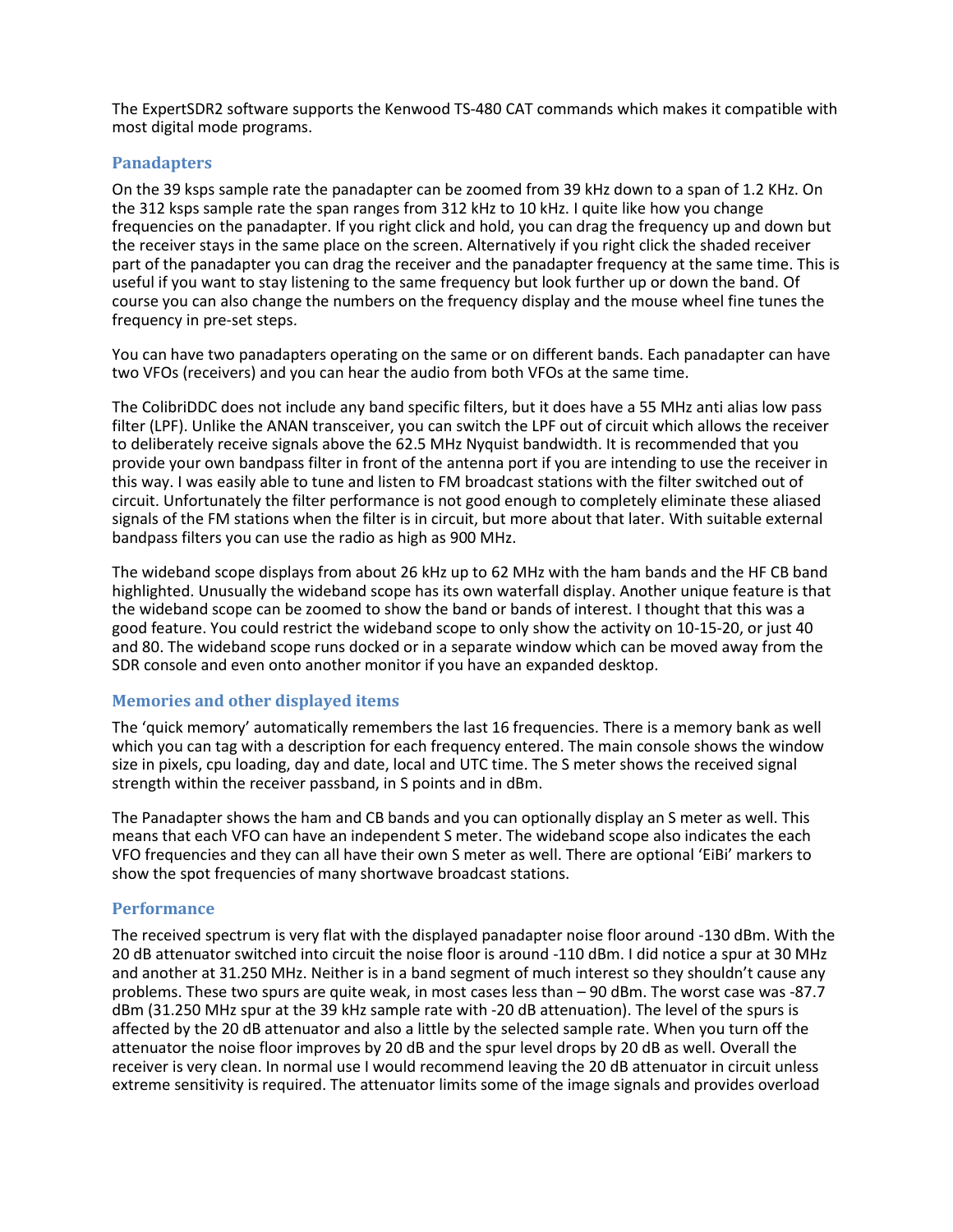protection. I found that the radio experienced ADC gain compression problems when the 0 dB setting was used.

### **Sensitivity**

The radio has excellent sensitivity. Not quite as good as the SunSDR2 pro, but that is to be expected as the ColibriDDC uses a 14 bit ADC. The S meter is a little optimistic, but no worse than many other radios.

| <b>Measurement</b>         | <b>500 kHz</b> | <b>7.1 MHz</b> | <b>14.2 MHz</b> | 50.03 MHz   |
|----------------------------|----------------|----------------|-----------------|-------------|
| S meter accuracy           | $-67.8$ dBm    | $-64.6$ dBm    | $-67.6$ dBm     | $-67.5$ dBm |
| Reading for -70 dBm input  |                |                |                 |             |
| <b>Signal input for S9</b> | -76 dBm        | -78 dBm        | $-76$ dBm       | $-74$ dBm   |
| <b>MDS (-20 dB att)</b>    | $-106$ dBm     | $-106$ dBm     | $-106$ dBm      | $-106$ dBm  |
| MDS (no att)               | $-118$ dBm     | $-118$ dBm     | $-120$ dBm      | $-122$ dBm  |

The MDS sensitivity was measured on CW mode in a 500 Hz bandwidth. S meter accuracy and the input level for an S9 indication was also measured on CW mode in a 500 Hz bandwidth.

When connected to my main station antenna I found that the radio suffers from severe ADC gain compression when set to the 0 dB mode. The problem is worse below 14MHz. The panadapter noise floor jumps around 20 dB or so. It is so annoying that you really have to use the 20 dB attenuator. However the receiver sensitivity is still perfectly acceptable with the 20 dB attenuator in use. The interference causing this ADC gain compression is from local AM broadcast stations which are showing at almost -20 dBm on the wideband scope. An external or internal high pass filter at 2 MHz would certainly help to eliminate this issue. Or you could use a bandpass filter designed to reduce the level of signals on the AM broadcast band.

### **Under sampling mode**

Just for interest I did some measurements using the under sampling mode (with the LPF switched out and no external band pass filters). The receiver was able to cover the 2m amateur band 144 – 148 MHz with just 1.1 dB of signal attenuation. Over the 70cm band the attenuation rises to between 3 and 4 dB but this still represents excellent sensitivity. The MDS is still better than -120 dBm at 435 MHz. The radio is perfectly usable at 921 MHz where there is a 14.5 dB loss. At that frequency you would probably be using a masthead amplifier anyway.

### **Aliased image signals**

Do not turn off the low pass filter unless you specifically want to receive signals from Nyquist zones above 62.5 MHz. Turning off the LPF results in a large number of aliased signals from the FM broadcast band. Note that these are image signals due to the way that the ADC works and not image signals due to inadequate IQ signal cancellation, which is not a problem with direct sampling radios like the ColibriDDC.

I made some measurements of the aliased signals at different frequencies. All of the comparison tests in the table below were done with the -20 dB attenuator in circuit. While there is reasonable rejection of frequencies above 100 MHz the rejection of signals closer to 62.5 MHz is not very good.

Even with the LPF in circuit, it is possible to demodulate the wideband FM signals on and above the 10m band. This was a problem with the SunSDR2 pro transceiver as well. I believe that the radio would really benefit from a better anti-alias low pass filter.

Effectively the amount of alias rejection is a reflection below 62.5 MHz of the filter shape of the low pass filter at frequencies above 62.5 MHz. The faster the roll off, the better the alias rejection.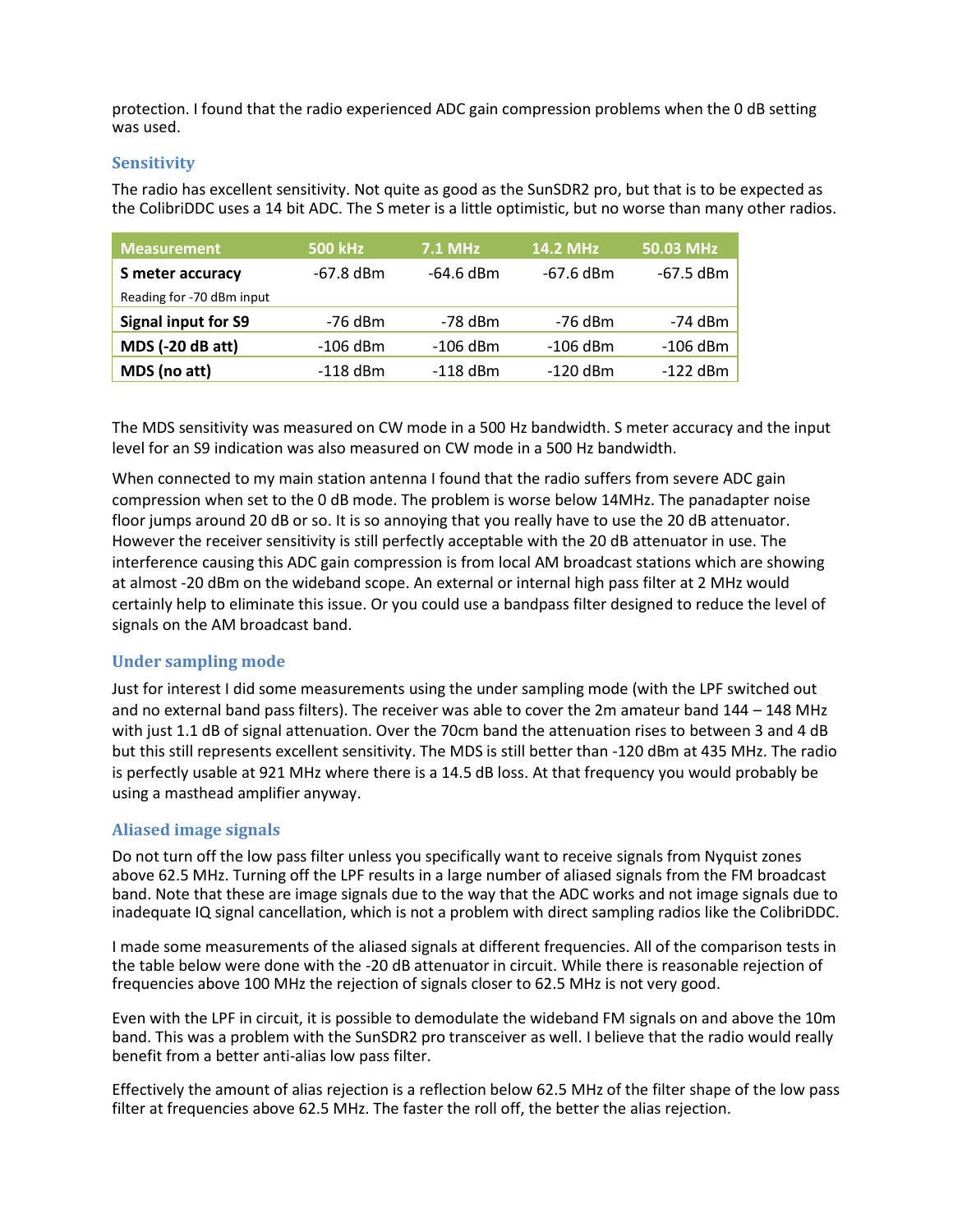| <b>RF</b> input | <b>Received at</b> | <b>Level LPF off</b> | <b>Level LPF on</b> | <b>LPF Rejection</b> |
|-----------------|--------------------|----------------------|---------------------|----------------------|
| 64 MHz          | 61 MHz             | $-70$ dBm            | $-71.5$ dB          | 1.5 dB               |
| <b>70 MHz</b>   | 55 MHz             | $-70$ dBm            | $-73$ dB            | 3 dB                 |
| <b>80 MHz</b>   | 45 MHz             | $-70$ dBm            | $-85.2 dB$          | 15.2 dB              |
| 91.3 MHz        | 33.7 MHz           | $-70$ dBm            | $-96 dB$            | 26 dB                |
| 96.9 MHz        | 28.1 MHz           | $-70$ dBm            | $-99.5 dB$          | 29.5 dB              |
| <b>101 MHz</b>  | 24 MHz             | $-70$ dBm            | $-101.5$ dB         | 31.5dB               |
| <b>110 MHz</b>  | 15 MHz             | $-70$ dBm            | $-113.8$ dB         | 43.8 dB              |

The 91.3 and 96.9 MHz frequencies were chosen because they are local FM station frequencies.

With my 10m – 15m – 20m triband Yagi antenna connected, the interference from the 96.9 MHz FM broadcast station which appears at 28.1 MHz on the 10m ham band was at – 60 dBm with the LPF off and -95 dBm with it on. That is with the -20 dB attenuator in circuit. With the attenuator switched off the radio went into overload and the low part of the 10m band was unusable.

An interfering signal of -95 dBm is not too bad, but it is 10 dB above the local noise floor and it could mask weak 10m ham radio stations. I guess it is handy if you want to use the radio to listen to the local FM stations in wideband FM mode. Overall the problem is not too bad and it probably won't be a problem below about 25 MHz. You could add an external low pass filter, for extra image rejection, if the image signals really bother you.

Turning the LPF off and adding an external 125 MHz to 187 MHz band pass filter would allow reception of the VHF marine band, the 2m ham band and the top part of the VHF aircraft band. As this range is in the 3<sup>rd</sup> Nyquist zone, SSB signals on the 2m band would not be inverted.

Taking the different ADC sampling rate into account, I tried to find images from the same two FM broadcast frequencies on my Apache Labs ANAN radio. I was not able to see any image signals on the ANAN radio, either using the signal generator or with the antenna connected. The Hermes board used in the ANAN-100 radio uses a mini circuits LPF-50B low pass filter which attenuates the alias image signals by up to 70 dB.

### **CAT Control**

An excellent feature of the ExpertSDR2 software is that the two panadapters each have their own separate CAT control. Each can be set to a different COM port. You could use one panadapter with a CW program at the same time as using the other with a digital mode program.

### **Final impressions**

The radio is well made and it works pretty much as advertised. The software is pretty good, I like it. It seems to be well thought out and to perform well. Overall the radio is very good although a better antialias filter and perhaps some way of rejecting the AM broadcast band would make it even better. The ColibriDDC receiver is available from a range of dealers in the USA, Europe and the UK, so there is local support in most regions.

Prices vary according to the dealer and exchange rates but the receiver is nominally \$650 USD. The price compares well with similar direct sampling SDR receivers like the Microtelecom Perseus receiver at \$999 or the RFSpace NetSDR at \$1449, neither of which cover the 6m band. Another rival is the Software Radio Laboratory QS1R receiver at \$899. The QS1R has fairly similar specifications but a 16 bit ADC and wider maximum panadapter bandwidth. Being a direct digital conversion receiver, the ColibriDDC has significantly better performance than the multitude of RTL dongle type receivers with HF down converters and most QSD based receivers.